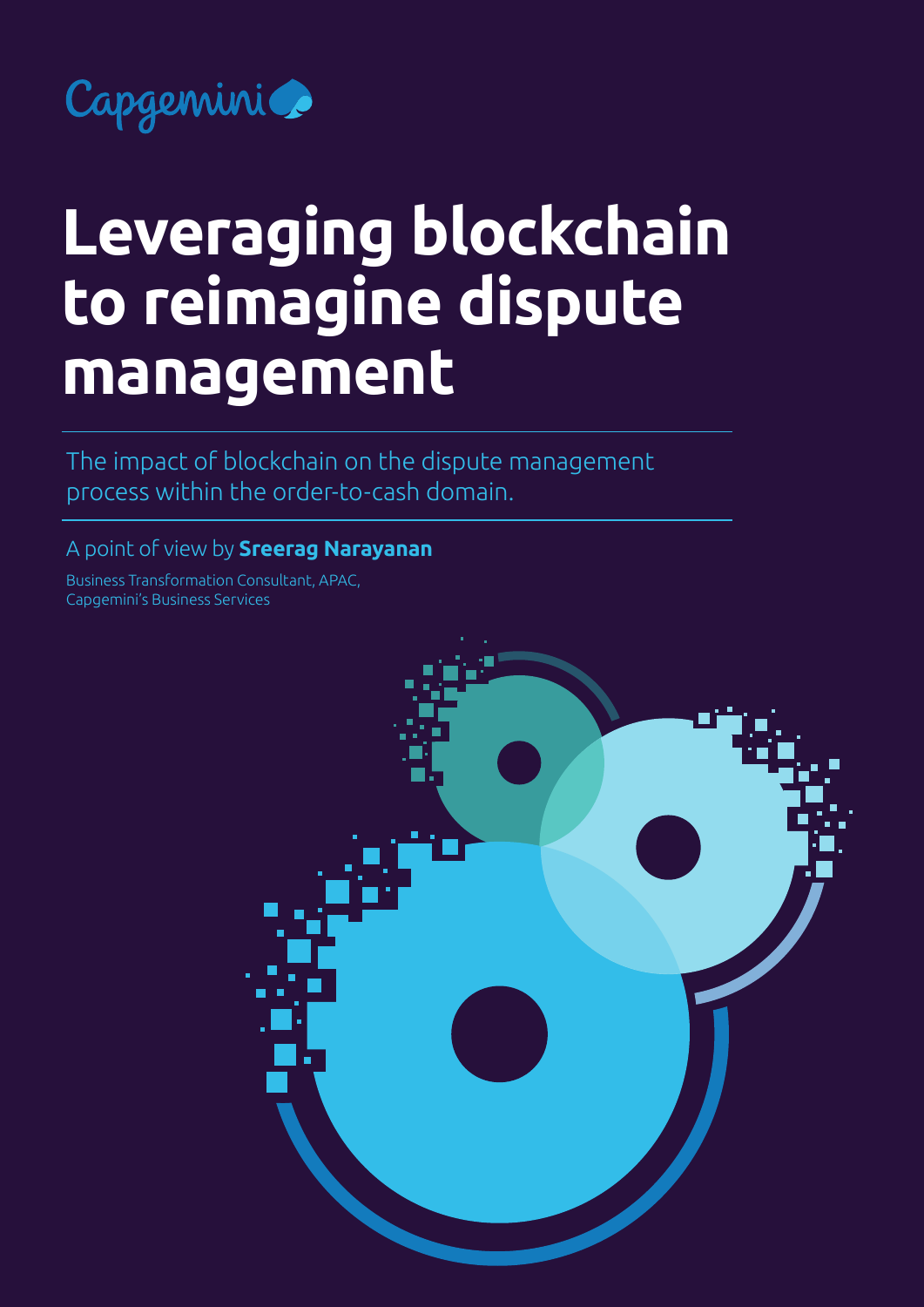## **Table of contents**

| An introduction to<br>blockchain    |  |
|-------------------------------------|--|
| Blockchain-as-a-Solution            |  |
| Is blockchain the best<br>solution? |  |
| Conclusion                          |  |

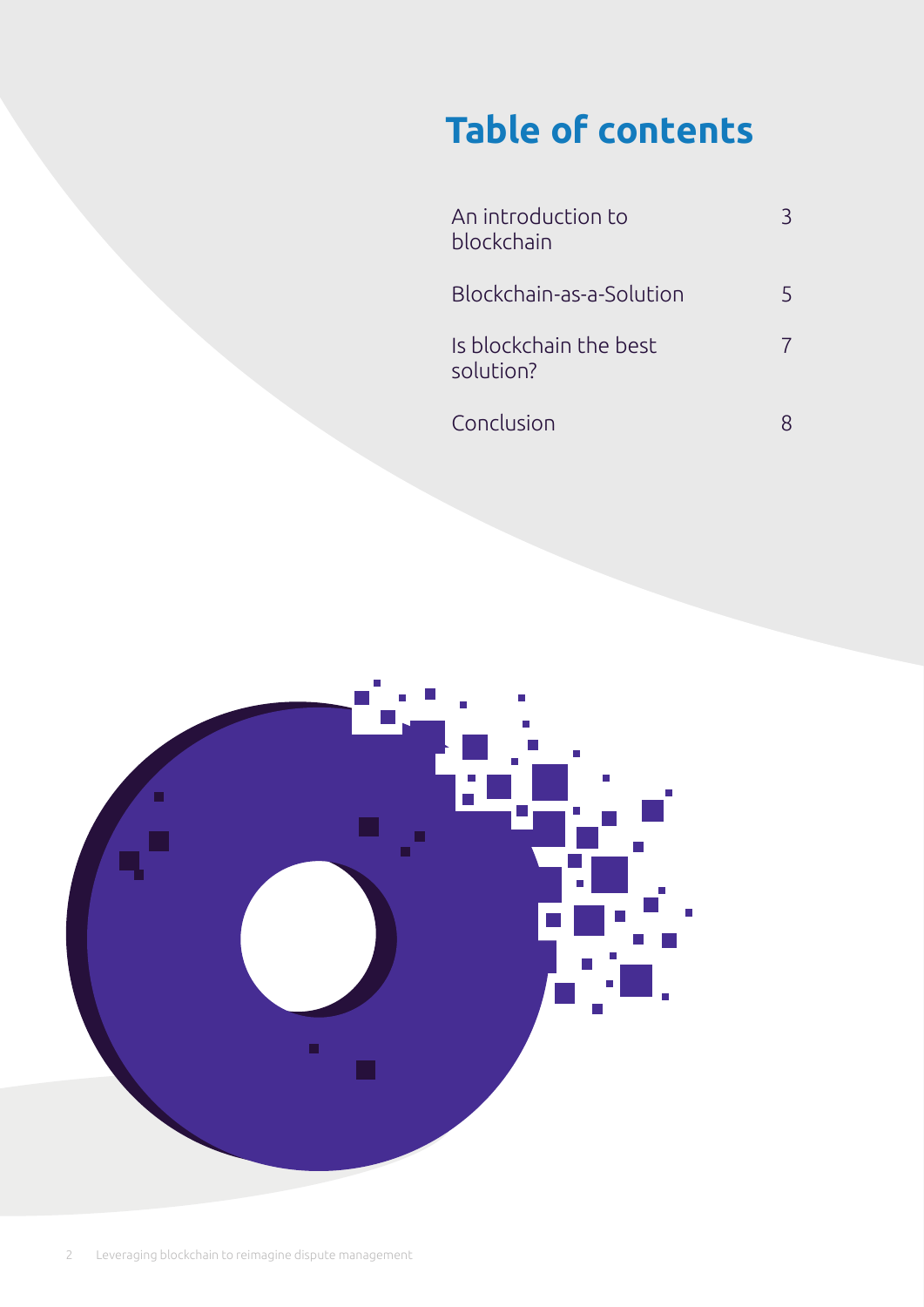### <span id="page-2-0"></span>An introduction to blockchain



Blockchain operates on a virtual and decentralized ledger that records everything in a secure and transparent manner across an ecosystem of computers or nodes. This eliminates the dependency on a middleman for each transaction, which is verified using a smart contract and synced with every node on the blockchain ecosystem.

To put it simply, it's like a notebook – each sheet is a transaction/block on which data cannot be changed, and therefore blockchain immutable (see Figure 1).

Blockchain has rapidly evolved from overused buzzword to high-value technology with real-world applications in business. But now the hype has died down and the technology has matured, how can organizations leverage blockchain to drive value across their finance and accounting (F&A) function?

By enabling transacting parties to interact seamlessly on a frictionless, tamper-proof global ecosystem, blockchain has the potential to eliminate recordkeeping activities across procure-to-pay (P2P), order-to-cash (O2C), and record-to-report (R2R), **[thereby transforming the entire F&A department](https://www.capgemini.com/2019/10/three-ways-blockchain-is-transforming-order-to-cash/)**, and helping to create the Frictionless Enterprise.



*Figure 1. The concept of blockchain*

#### **The Frictionless Enterprise**

*The Frictionless Enterprise seamlessly connects processes and people, intelligently, as and when needed. It dynamically adapts to your organization's circumstances to address each and every point of friction in your business operations.*

*At Capgemini, we have applied the Frictionless Enterprise to enhance cohesion across our entire suite of products and services. This enables us to respond rapidly to your changing requirements and deliver specific business outcomes in a value-focused way.* 

*We implement news ways to detect, prevent, and overcome frictions – leveraging our latest thinking, organizational design, and intelligent solutions to achieve effortless operations.*

### **1,000-years of decentralized ledgers**

Around 700–1,000 years ago on the island of Yap in the Western Pacific, the Yapese people would use large stones called "**[rai stones](https://www.sciencealert.com/the-original-bitcoin-still-exists-as-giant-stone-money-on-a-tiny-pacific-island)**" as a mode of payment for goods or services.

As these stones were huge in size and weight – and therefore difficult to move – they were cut into pieces and exchanged each time a transaction was made. This transaction was announced to the entire tribe, and every member would have to keep a mental log – or ledger – about who owned which piece.

In today's world, this would be called a "distributed ledger," where every group connected to the ecosystem would be made aware of every transaction made. This is a key feature of blockchain technology.

### **The hype behind blockchain**

The word "internet" seemed a little elusive 20 years ago – something you might not have thought would impact on your daily life. In the age of fintech startups and with digital transformation at its peak, consumers now look for the most sophisticated, innovative, and transparent ways of doing business.

We have now reached the stage where technology is able to give us real-time information and data at the touch of a button on our mobile device – when we want it, where we want it, and how we want it.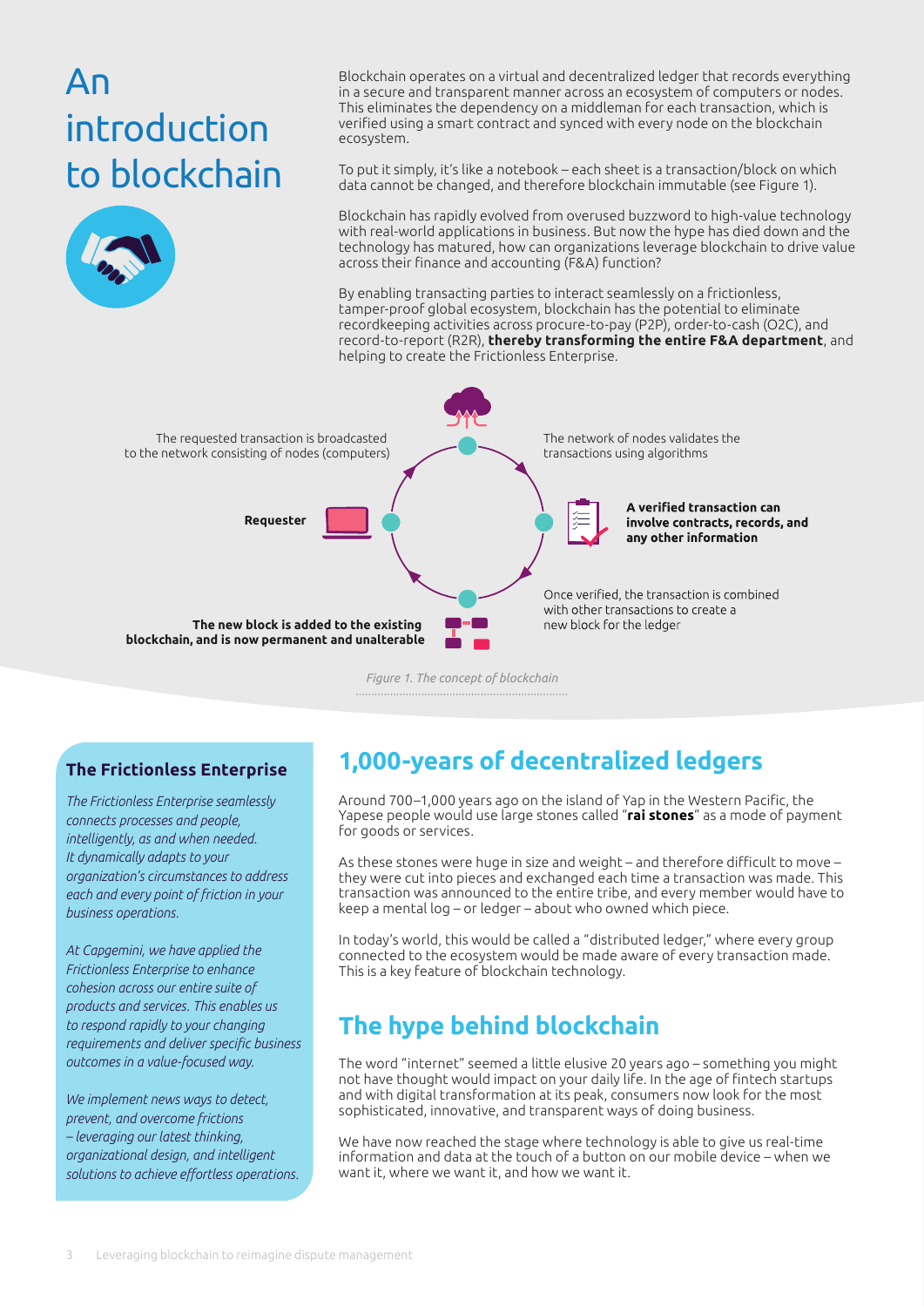#### *With blockchain,*

*organizations can set up a distributed peer-to-peer network in which parties can interact with each other without an intermediary, in a verifiable manner."*

#### **Sreerag Narayanan**

*Business Transformation Consultant, APAC, Capgemini's Business Services*

But is that the case for everything that we use in our lives? For example, we have apps that tell us in real time about the food we have ordered, but not the source of the ingredients used to make the food. Where did the rice, grain, or meat come from? What if technology could actually give us this level of information?

Enter blockchain – let the hype begin!

### **Smart contracts**

Large organizations deal with multiple suppliers, especially in manufacturing. Traditional contract management involves a long, drawn-out process of negotiation, authoring, execution, payment, and renewal. These activities need to be coordinated across multiple organizations – and multiple departments within those organizations – making the entire management process cumbersome.

Blockchain technology can make these contracts smart by programming them to execute themselves when certain events happen. Smart contracts are embedded with rules, based on which a transaction occurs within a blockchain ecosystem once the rules are met between the two nodes/parties. In a typical F&A scenario, these would be accounting and business rules that are set within the groups in the blockchain ecosystem. Any transaction that does not meet the rules of the smart contract would automatically be pushed out of the ecosystem to be manually handled.

With blockchain, organizations can set up a distributed peer-to-peer network in which parties can interact with each other without an intermediary, in a frictionless, verifiable manner.<sup>1</sup> As there is a trusted platform, the stakeholders can agree to exchange data and authorize transactions without the need for intermediaries (see Figure 2).

This improves speed of execution, and enables faster and frictionless dispute resolution and a faster payment mechanism for the suppliers involved. For example, a proof of delivery from a supplier can trigger an automatic quality inspection of the materials. If the inspection is satisfactory, a digital payment is triggered, which helps reduce suppliers' working capital requirements.



\* Figure illustrates a simplified blockchain transaction model **Source:** Capgemini Research Institute, *"Does blockchain hold the key to a new age of supply chain transparency and trust?"* October 2018

<sup>1</sup> Konstantinos Christidis, Michael Devetsikiotis, "Blockchains and Smart Contracts for the Internet of Things," Access IEEE, vol. 4, pp. 2169–3536, 2016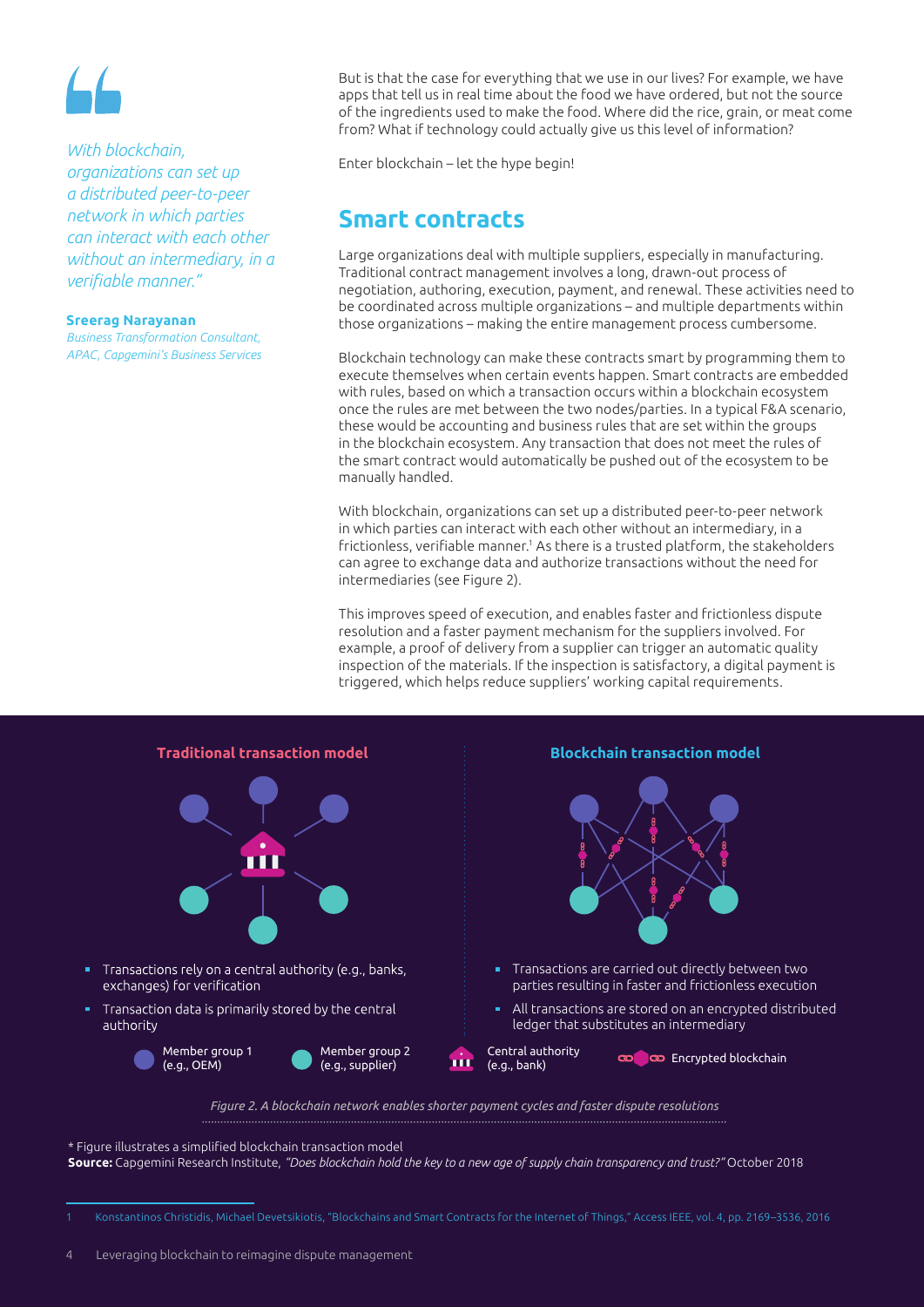### <span id="page-4-0"></span>Blockchain-asa-Solution





*In a blockchain ecosystem, systems are connected to each other, giving the client real-time status and visibility of the entire transaction at every stage of the order."*

#### **Sreerag Narayanan**

*Business Transformation Consultant, APAC, Capgemini's Business Services* Within the O2C domain, dispute management always stands out as being a process that has huge dependencies on other departments, more complexities, and a major pain area for most clients. For dispute management analysts, the most common areas of dispute are around quality, quantity, logistics, and pricing.

In today's business environment, dispute management process is an integral part of the after-sales service. This requires the dispute process to be highly customer centric and is strongly dependent on multiple teams for verification and validation. However, most dispute resolution activities are slowed down due to:

- Limited visibility on root cause due to fragmented operations
- Manual effort and time for collaborating within departments
- **Technological inefficiencies.**

Studies conducted on the above tell us that these challenges can result in:

- **High volumes of disputes** Large volumes of disputes are either invalid or inaccurate with unclear information, which can consume 25–35% of FTE effort
- **Extended research time** dependencies on inter-departments leads to longer dispute resolution cycles, with an average of 63 days
- **DSO impact** 55% of clients hold up the entire invoice if a dispute is raised against it, which often results in a delay in cash realization
- **High costs** the manpower cost to manage the volumes and 5% disputes are always unresolved and written off, which leads to revenue leakage
- **Customer dissatisfaction** locked up customer credit can result in delayed orders. This can lead to the risk of losing customers to competitors and have a negative impact on the financial health of the company.

### **How does a blockchain ecosystem work?**

In a blockchain ecosystem, systems are connected to each other, giving the client real-time status and visibility of the entire transaction at every stage of the order. From the time an order is placed, the client knows the pricing that was quoted against what has been invoiced, the quantity that was ordered vs. shipped, and the quality of the material during manufacturing and packing against the delivery, etc. This reduces to a minimum or even eliminates the possibility of the client disputing an invoice or product, as can be shown in Figure 3.

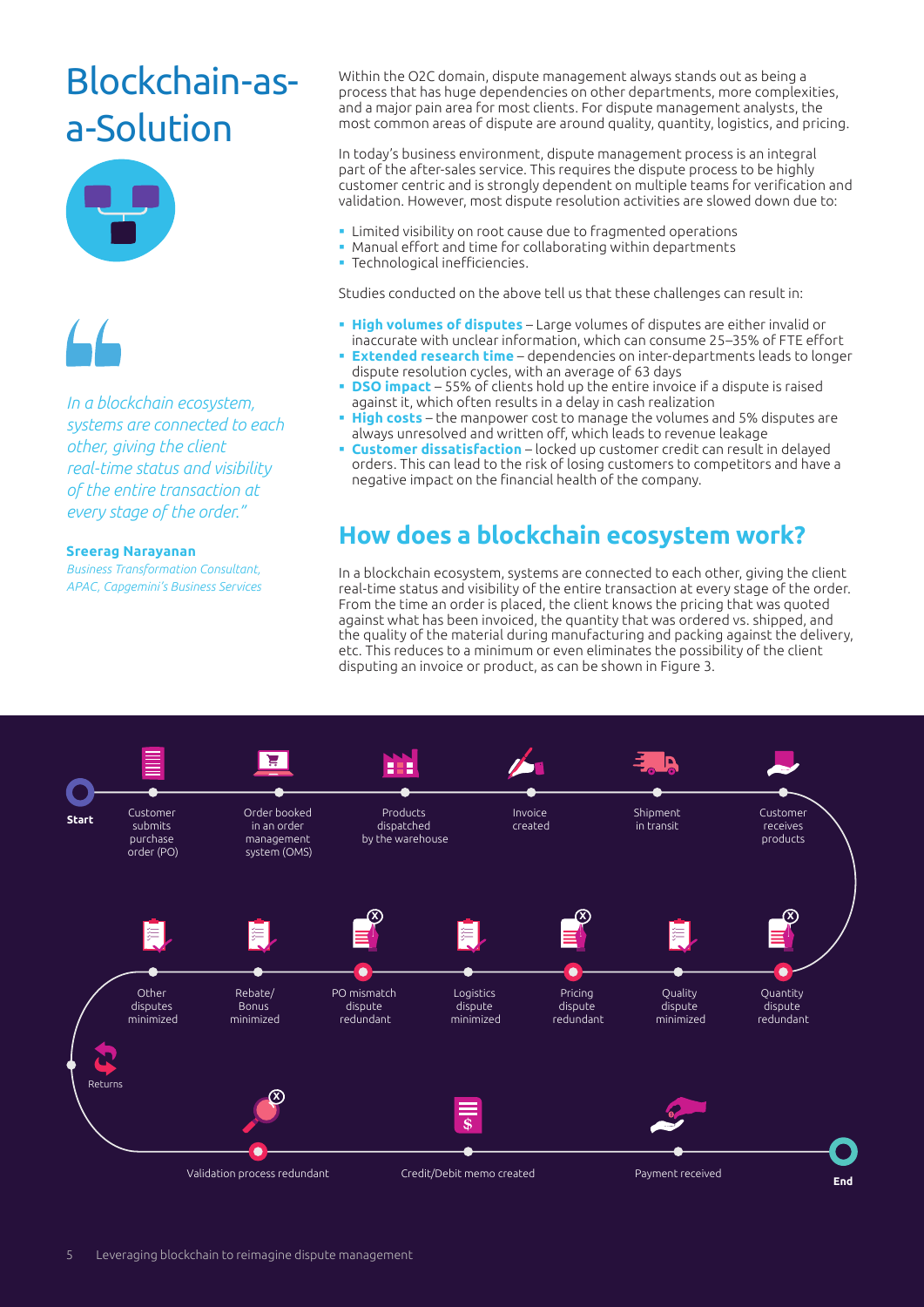

*Figure 3. How blockchain works to deliver transaction visibility through the smart contract*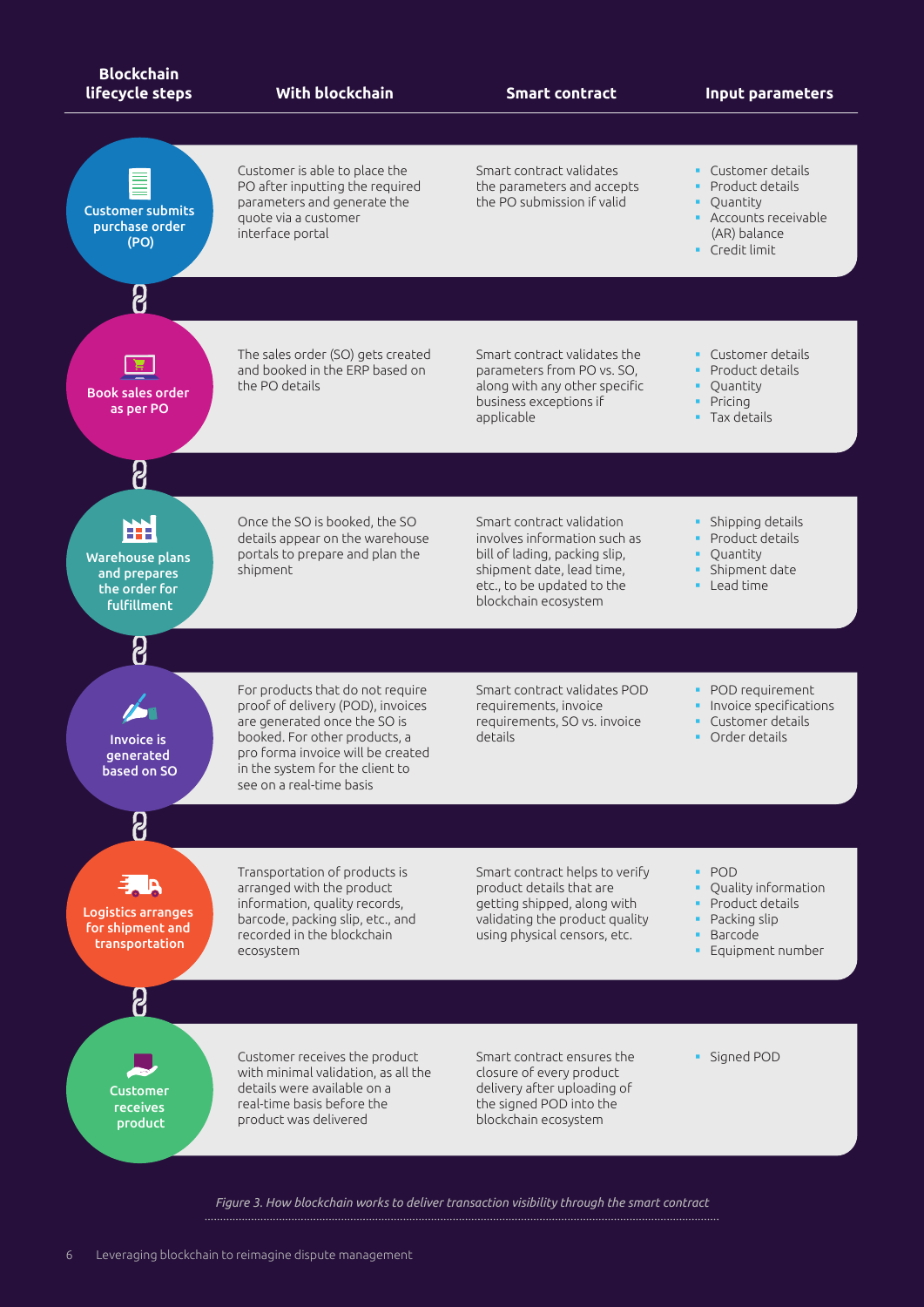## <span id="page-6-0"></span>Is blockchain the best solution for dispute management?



Blockchain can certainly be regarded as a disruptive technology due to its enhanced security features enabled with the decentralized ledger that ensures frictionless, tamper-proof transactions. It also encompasses next-generation technologies such as machine learning, the Internet of Things, and artificial intelligence (AI) to reshape the way organizations function in the future.

One key advantage is the traceability feature that enables the end-user to track status changes in real time. Finally, blockchain helps to maintain an error-free and touchless process within the wider blockchain ecosystem.

From the other perspective, blockchain is still relatively new and requires both investment and change management across the organization. Implementing a blockchain solution involves calculated business risk that might affect an organization's existing vendors, customer, partners, and other stakeholders.

### **The advantages**

- **Enhanced security** leveraging a virtual and decentralized ledger enables organizations to enjoy efficient and tamperproof transactions
- **Improved technology** leveraging best-in-class, next-generation technology helps organizations reshape the way their business functions in the future
- **Improved traceability and quality** blockchain provides the ability to track the movement of goods from their origin (see Figure 4)
- **Increased accountability** eliminates human error, prevents malpractice and fraud, and guarantees accuracy
- **Frictionless operations** redesigning a business operations model often means an organization must not only re-engineer and streamline their internal processes, but also those that involve their business vendors, customers, and partners.



*Figure 4. Simplified process for tracking products using blockchain*

**Source:** Capgemini Research Institute, "*Does blockchain hold the key to a new age of supply chain transparency and trust?*" October 2018

### **The challenges**

- **The need for change** as blockchain is still relatively new, it requires an extensive organizational change management strategy both in preparation of implementation and once the technology is in place
- **Increased cost of technology** implementing blockchain often incurs a certain level of cost due to the incorporation of machine learning, artificial intelligence (AI), the Internet of Things